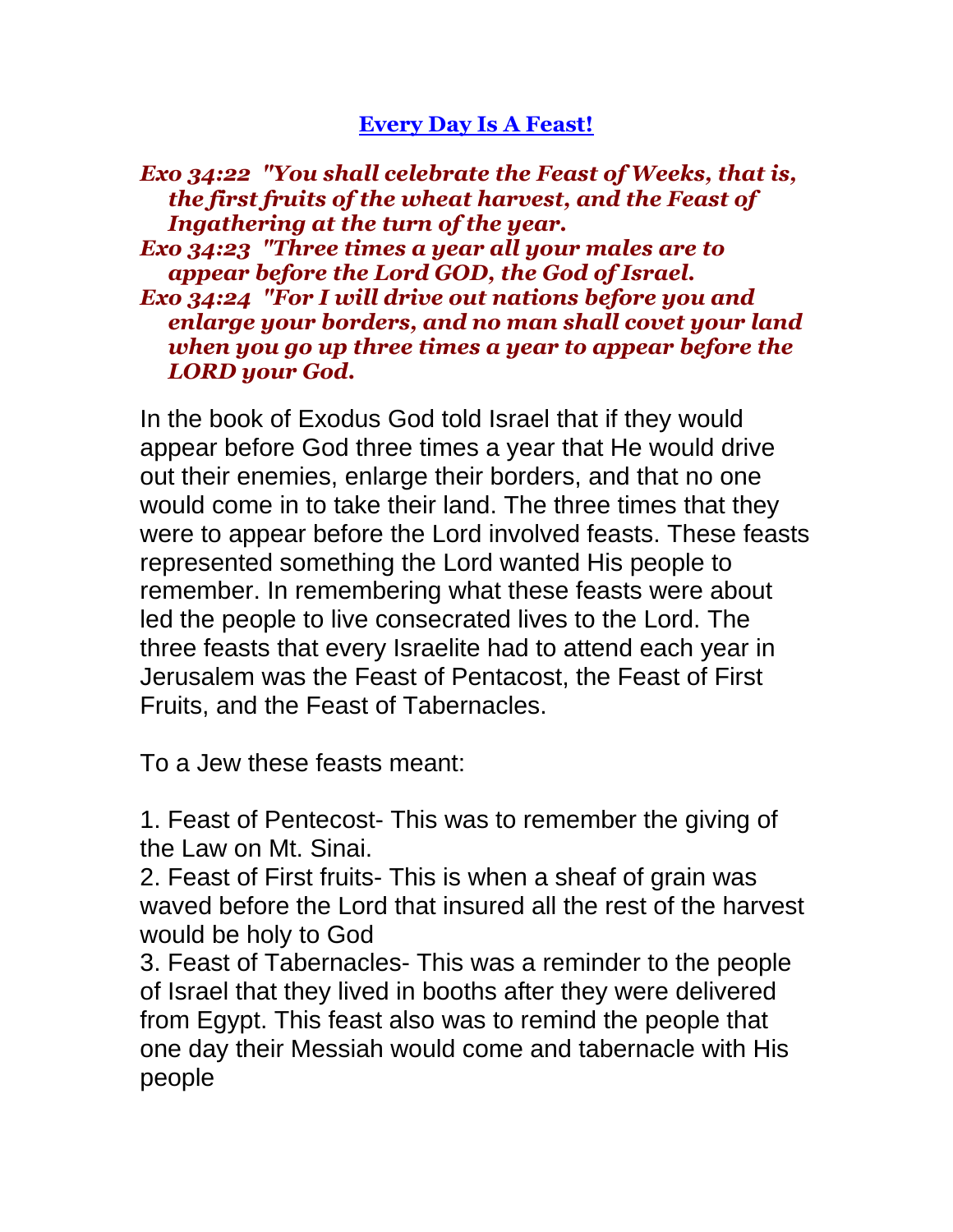If the Jews kept these three feasts then God promised victory over their enemies, increase, and protection.

These Feasts all represented what Jesus would come and accomplish for all of mankind. The Jews did not see the full meaning of these feasts back then. Today a Christian can celebrate these feasts every single day! To the Christian these feasts mean:

1. Feast of Pentecost- This was fulfilled with the outpouring of the Holy Spirit. It brought in the age of grace to replace the Law. The Holy Spirit came to fill us with power. This feast is celebrated each time we pray in tongues before God. 2. Feast of First Fruits- This feast was fulfilled when Jesus was raised from the dead as the first fruit. The morning Jesus was raised from the dead the priests were waving the sheaf of grain before the Lord. Jesus resurrection was a sign that our sins are all forgiven and we have new resurrection life and one day would have resurrection bodies like His. We are new creatures in Christ. We were raised together with Him! We celebrate this feast by believing and confessing who we are in Christ and what we have because of it. 3. Feast of Tabernacles- This feast is fulfilled in a Christian's life because God has come to permenantly dwell in the heart of the believer. We have His abiding presence. We celebrate this feast by practicing the presence of God in our lives. He is always with us no matter what we are going through.

If God promised such great things to natural Israel for observing mere shadows of Christ in the Old Testament do you think that He has greater blessings when we see what these feasts mean in full reality and celebrate them by our faith? YES!